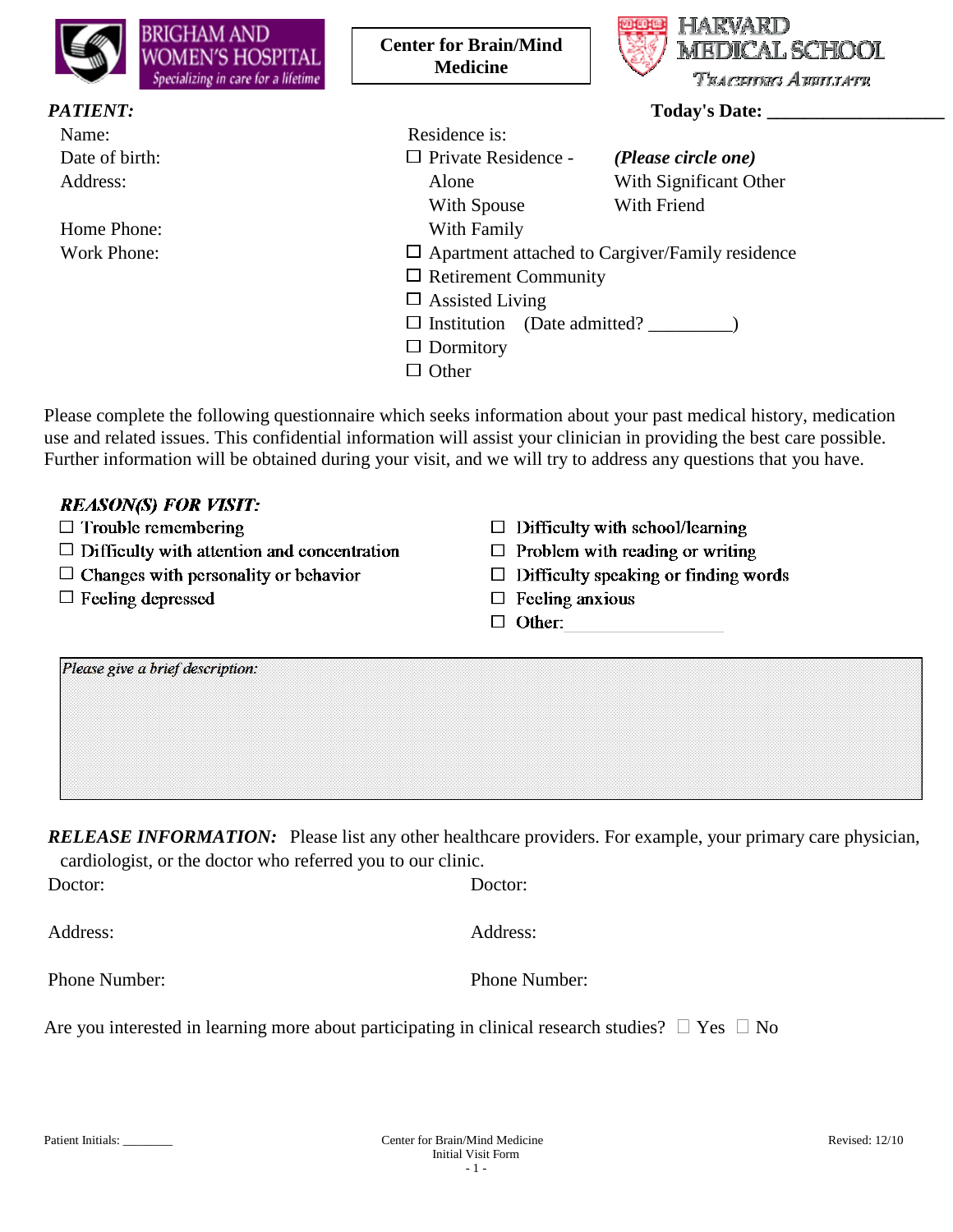



*CURRENT MEDICATIONS:* Please list current medications and dose. Bring or attach a list if necessary.

*CURRENT OTC MEDICATIONS:* Please list current over-the-counter medications (OTC), including vitamins, herbal remedies or supplements, and medications for pain, sleep, etc…

*PREVIOUS MEDICATIONS:* Please indicate if you felt the medication was helpful.

Have you ever used an antidepressant drug such as Prozac, Zoloft, Paxil, Celexa, Lexapro, or Wellbutrin?

□ Yes

 $\square$  No

Do you experience chronic pain?  $\Box$  Yes

 *Please explain:*

Do you have any drug allergies?

Yes

 $\Box$  No

*Specify:*

*What happens?*

Do you smoke cigarettes?  $\Box$  Yes  $\Box$  No How much alcohol do you consume in a week?

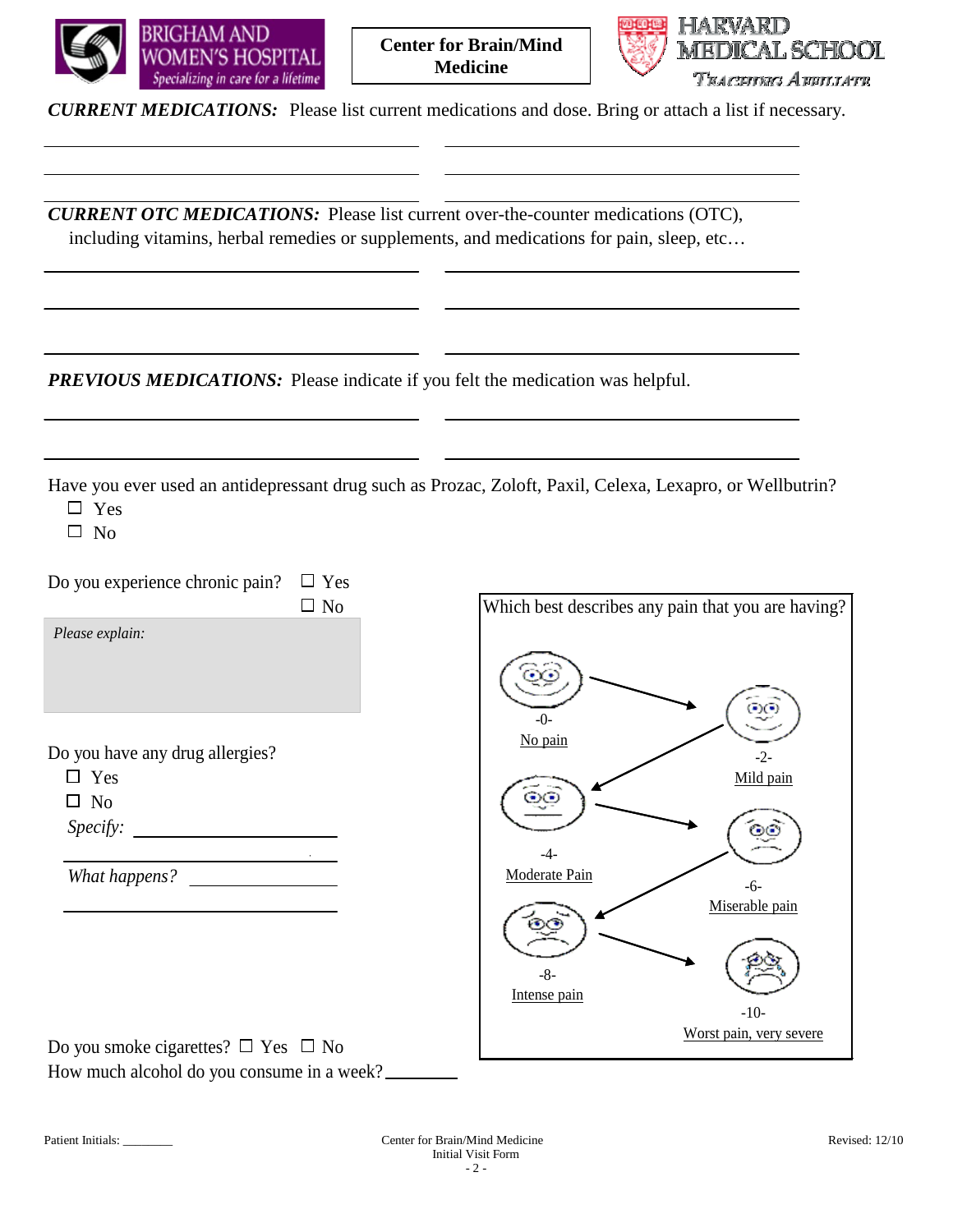

 **Center for Brain/Mind Medicine**



## **Safety**

| Are you concerned that someone at home or in your neighborhood will hurt you? | <b>Yes</b> | - No         |
|-------------------------------------------------------------------------------|------------|--------------|
| Did you receive a copy of a pamphlet titled, "We Care About Your Safety?"     | Yes        | No.          |
| Do you understand how to prevent the spread of germs?                         | <b>Yes</b> | No.          |
| If having a procedure, do you understand how we will keep you safe?           | Yes        | $N_{\Omega}$ |
| Do you have additional questions or concerns about patient safety?            |            |              |

## **Family History** Do you have a family member affected with:

| <b>Condition</b>                  | Yes No | type/affected<br>relative | <b>Condition</b>                    | Yes | N <sub>0</sub> | type/affected<br>relative |
|-----------------------------------|--------|---------------------------|-------------------------------------|-----|----------------|---------------------------|
| <b>Brain Tumor</b><br>Seizures or |        |                           | <b>Muscle Disease</b><br>Neuropathy |     | $\mathsf{I}$   |                           |
| Epilepsy                          |        |                           |                                     |     |                |                           |
| Dementia                          |        |                           | Other<br>Neurological<br>Disorder   |     |                |                           |
| Parkinson's                       |        |                           | Hypertension                        |     |                |                           |
| Multiple<br><b>Sclerosis</b>      |        |                           | <b>Diabetes</b>                     |     |                |                           |
| <b>Thyroid Disease</b>            |        |                           | Migraines                           |     |                |                           |
| Write other conditions            |        |                           |                                     |     |                |                           |
|                                   |        |                           |                                     |     |                |                           |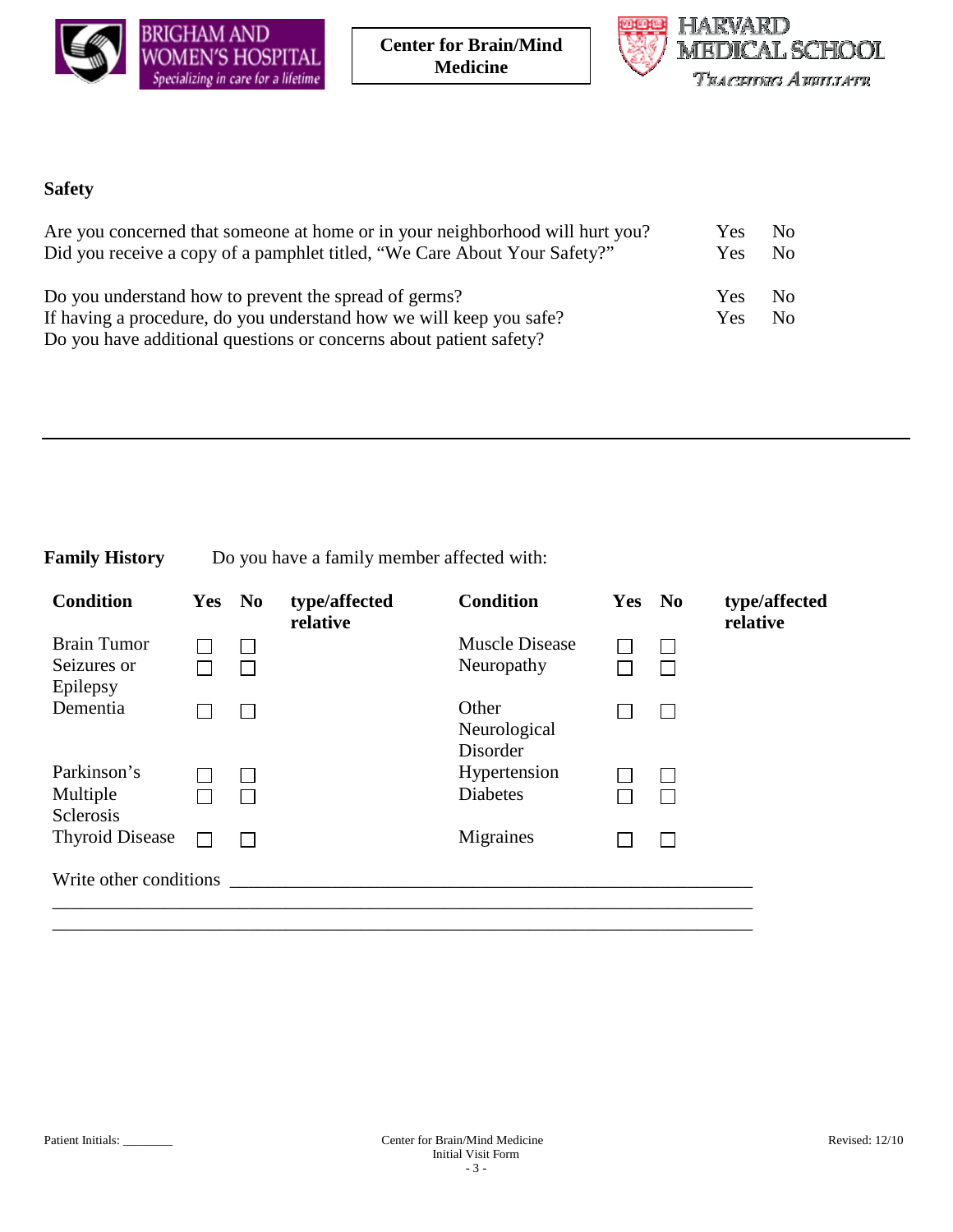



## *PATIENT MEDICAL HISTORY/REVIEW OF SYMPTOMS:*

Have you ever had any of the following, or are you having difficulties with any of the following items? (Please check even if treated or controlled)

- $\Box$  Frequent fevers/chills  $\Box$  Frequent crying  $\Box$  Headaches
- 
- 
- $\Box$  Unexpected Weight Changes  $\Box$  Insomnia  $\Box$  Fainting
- 

- 
- 
- 
- 
- 

## **Lymphatic Muscles**  $\Box$  Seizures

- 
- $\Box$  Bleeding  $\Box$  Stiffness  $\Box$  Falls
- 
- $\Box$  Immune problems  $\Box$  Lower back pain
- 

- 
- 
- 
- 
- 
- 
- 
- 
- 
- 

- 
- $\Box$  Body aches  $\Box$  Being afraid or having fearful thoughts  $\Box$  Migraines
- $\Box$  Fatigue  $\Box$  Suicidal thoughts  $\Box$  Dizziness
	-
	-
	- $\Box$  Treatment for depression walking
- **Skin**  $\Box$  Therapy for emotional problems  $\Box$  Numbness
- $\Box$  Mole changes/growth  $\Box$  Tension, Stress or Anxiety  $\Box$  Weakness
- $\Box$  Skin rashes  $\Box$  Major mental illness  $\Box$  Drowsiness
	-
- $\Box$  Skin dryness  $\Box$  Trouble with the law concussion
	-

- $\Box$  Bruising  $\Box$  Painful joints  $\Box$  Stroke
	-
- $\Box$  Swollen glands  $\Box$  Upper back pain  $\Box$  Other
	-
	-

- 
- $\Box$  Persistent cough  $\Box$  Nausea or vomiting  $\Box$  Kidney disease
	-
- $\Box$  Chest pain  $\Box$  Recent significant weight  $\Box$  Sexual difficulties  $\Box$  Heart palpitations change  $\Box$  Unusual discharge
	-
	-
	-
	-
	-
	- $\Box$  Diarrhea  $\Box$  Other
	- $\Box$  Other
- **General Psychological Neurological**
	-
	-
	-
	-
- $\Box$  Other  $\Box$  Problems oversleeping  $\Box$  Unsteadiness while
	-
	-
	-
	-
- $\Box$  Itchy skin  $\Box$  Addiction(s)  $\Box$  Head injury or
- $\Box$  Other  $\Box$  Other  $\Box$  Tremor/ shaking
	- $\Box$  Memory problems
	-
	-
	-
	-

## □ Other **Endocrine and Genitourinary**

- $\Box$  Diabetes
- **Lungs/Heart Gastrointestinal**  $\Box$  Thyroid trouble
- $\Box$  Shortness of breath  $\Box$  Loss of appetite  $\Box$  Excessive sweating or night sweats
	-
- $\Box$  Wheezing  $\Box$  Hepatitis  $\Box$  Hot flashes or heat intolerance
	-
	-
- $\Box$  Leg cramps  $\Box$  Heartburn  $\Box$  Pain or burning w/ urination
- $\Box$  High blood pressure  $\Box$  Ulcers  $\Box$  Change in urinary frequency
- $\Box$  High cholesterol  $\Box$  Recent change in tastes or  $\Box$  Sexually transmitted disease
- $\Box$  Heart attack food preferences  $\Box$  Removal of uterus
- $\Box$  Other  $\Box$  Constipation  $\Box$  Removal of ovaries
	-

Have you ever had a picture or image taken of your brain?  $\Box$  Yes  $\Box$  No If available, please bring a copy of this report.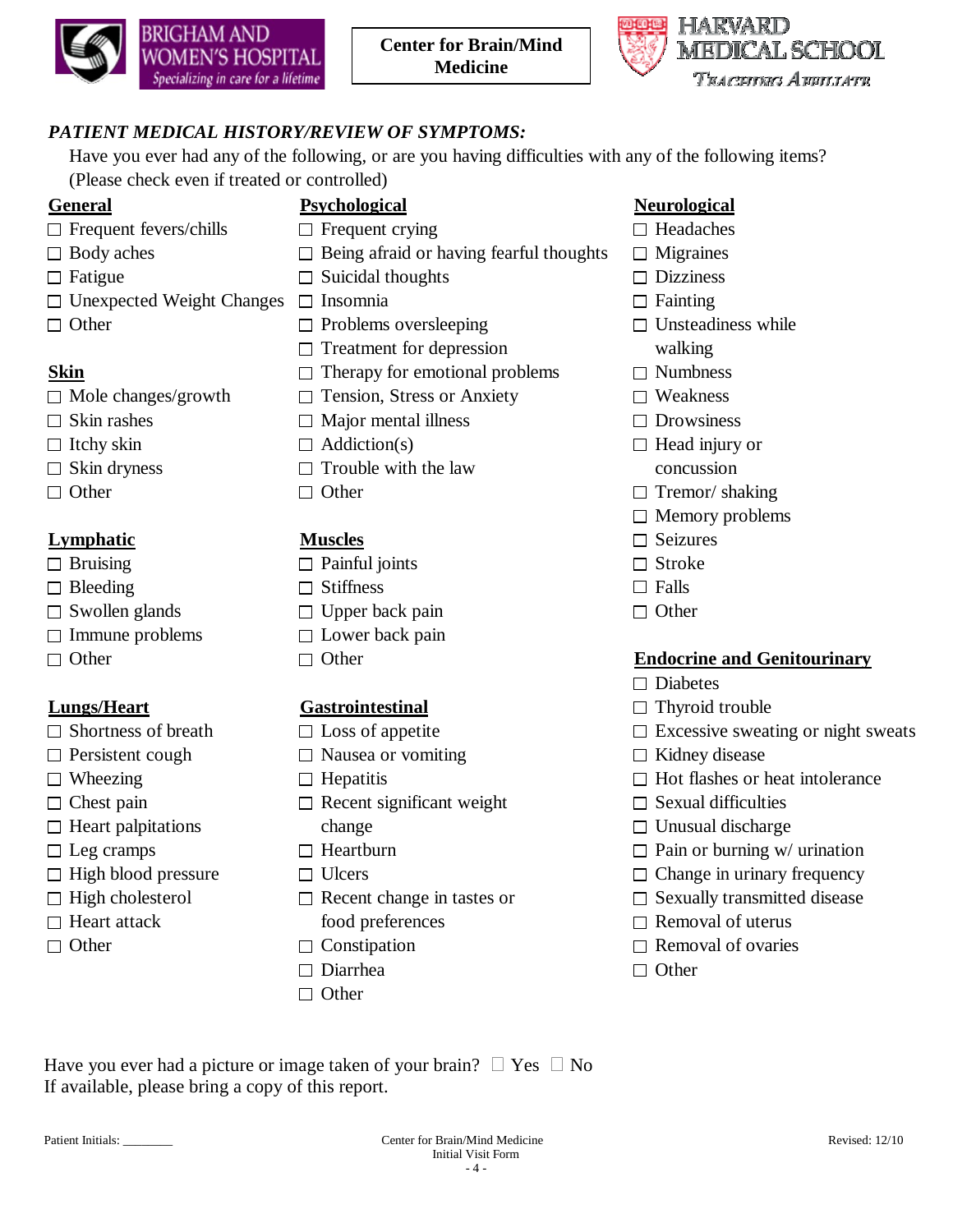



# **Previous surgeries or procedures (include dates if known):**

## *PATIENT DETAILS AND DEMOGRAPHICS:*

| <b>Handedness:</b>                               | <b>Primary Language:</b> |                                               |                                       |
|--------------------------------------------------|--------------------------|-----------------------------------------------|---------------------------------------|
| $\Box$ Right                                     | $\Box$ English           | Did you learn English after a first language? |                                       |
| $\Box$ Left                                      | $\Box$ Spanish           | $\Box$ Yes                                    |                                       |
| $\Box$ Ambidextrous                              | $\Box$ Other             | $\Box$ No                                     |                                       |
| <b>Education:</b>                                |                          |                                               |                                       |
| $\Box$ Elementary School -5yrs                   |                          |                                               |                                       |
| $\Box$ Middle School - 8yrs                      |                          |                                               |                                       |
| $\Box$ High School (Some) - 10yrs                |                          |                                               |                                       |
| $\Box$ High School Graduate -12yrs               |                          | (please give previous if retired)             |                                       |
| $\Box$ College (Associate's) -14yrs              |                          | Retired?                                      | $\Box$ Yes                            |
| $\Box$ College (Bachelor's) -16yrs               |                          |                                               | $\Box$ No                             |
| $\Box$ Graduate or Professional School -18+ yrs  |                          |                                               | Current or previous average hours/wk: |
| <b>Race and Ethnicity:</b> (select one or more)  |                          |                                               |                                       |
| $\Box$ American Indian or Alaska Native          |                          |                                               |                                       |
| $\Box$ Asian                                     |                          |                                               |                                       |
| $\Box$ Black or African American                 |                          |                                               |                                       |
| $\Box$ Hispanic or Latino                        |                          |                                               |                                       |
| $\Box$ Native Hawaiian or Other Pacific Islander |                          |                                               |                                       |
| $\Box$ Concocion                                 |                          |                                               |                                       |

- $\Box$  Caucasian
- Other:

Please use this space to explain any checked items from above, any answers marked 'Other', or any concerns you'd like us to know about.